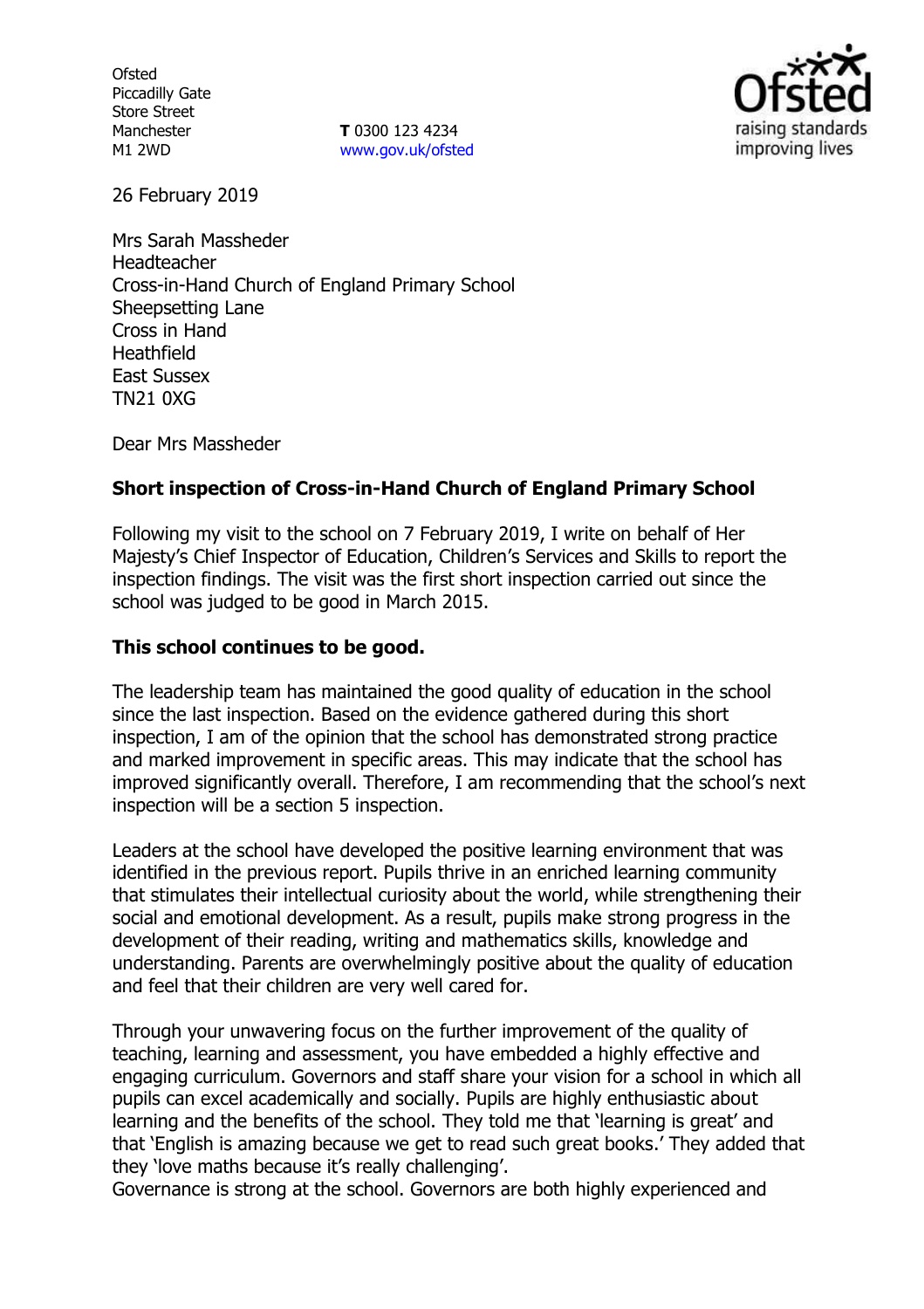

knowledgeable. The governing body is well led and provides challenge and support in equal measure. Through their visits to the school and meetings with staff, governors gather pertinent information to challenge and celebrate the work of leaders.

Pupils' conduct in class and around the school is exemplary. They demonstrate high levels of empathy, kindness and respect for each other and visitors. Through the curriculum, pupils develop a very strong understanding of the importance of free speech, tolerance and democracy. Leaders have established highly effective approaches that enable and empower pupils to support each other both academically and socially. For example, Year 6 pupils, appointed as prefects, evaluate the learning environment in each classroom and staff act upon their views. Pupils are invested with leadership roles within the school, enabling them to collaborate with school leaders to enhance the quality of education. Pupils are trained as peer mediators, enabling them to resolve disputes and provide a listening ear to other pupils. Pupils are also trained as play leaders, which further enriches pupils' social and emotional experiences of school. Pupils spoke very positively about the roles of peer mediators and play leaders, saying that they help them to overcome difficulties and add to their enjoyment of school.

You correctly identify that teaching and learning in reading are a strength of the school. Across all year groups, pupils relish the challenges posed in English lessons. As a result, pupils have consistently made progress that is above average and attained above the national averages in reading, at key stages 1 and 2, for the past two years. Additionally, pupils' skilful analysis of texts supports their development as writers very well. Consequently, pupils at key 2 made progress that was well above the national average in 2017 and 2018. Additionally, pupils at key stage 1 attained well above the national average in 2017 and 2018.

Where improvement is required, you and your leadership team take well-informed and highly effective action. For example, your focus on improving mathematics resulted in attainment that was above the national average at both the expected standard and higher standard at the end of key stage 2 in 2018. Additionally, pupils' progress in mathematics by the end of key stage 2 was above the national average. However, you acknowledge that there are still areas for improvement. For example, your action plan identifies the need to increase the proportion of pupils who meet the expected standard in the phonics screening check at the end of Year 1.

#### **Safeguarding is effective.**

Leaders, including governors, are tenacious about ensuring the physical and emotional safety of pupils at the school. Staff receive regular training to enable them to respond swiftly and appropriately to any safeguarding concerns. The designated safeguarding leads are vigilant about pupils who may be at risk and ensure that timely and appropriate support is provided.

Leaders, including governors, are meticulous in ensuring that safeguarding records are securely maintained and reviewed regularly. Leaders' checks on the suitability of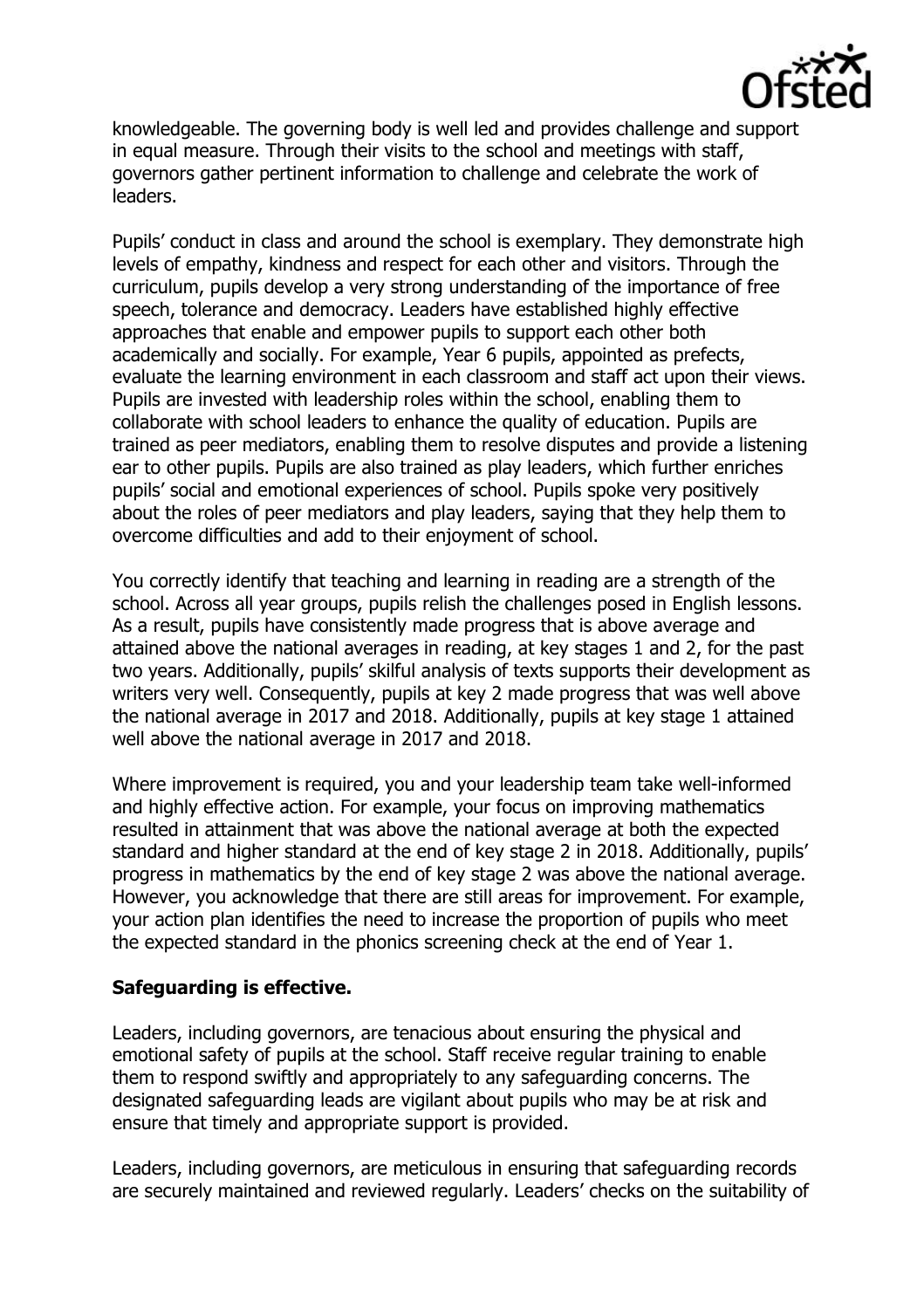

staff to work with pupils are recorded meticulously.

There is a very strong culture of safeguarding at the school. Pupils spoke positively about the ways in which staff cared for them and resolved issues. In the Ofsted online questionnaire, Parent View, parents were unanimous in agreeing that their children feel safe at the school.

# **Inspection findings**

- This inspection's first line of enquiry focused on how leaders ensure that boys make as much progress and attain as well as girls, across the curriculum. Although boys attain well and make consistently good progress at both key stage 1 and key stage 2, girls outperformed boys in writing and mathematics in 2018. The previous inspection report identified the importance of using questioning more effectively to deepen pupils' understanding. Leaders have worked exceptionally hard to ensure that boys and girls receive additional, highly targeted challenge across the curriculum. For example, I observed pupils in Years 5 and 6 respond with sophistication and insight to the questions posed by their teachers about the most appropriate language for an empathic response to the poem, 'The highwayman'. Inspection evidence demonstrated that boys write as eloquently and articulately as girls. Boys and girls write with informed consideration of language and sentence structure.
- The previous inspection report noted the importance of ensuring that tasks enable pupils to make rapid progress. Leaders and staff have worked hard to enable boys and girls to access the curriculum with equal success through wellstructured activities in every subject. For example, pupils develop their reasoning skills very well in mathematics through a variety of tasks designed to strengthen their understanding and knowledge. As a result, inspection evidence demonstrates that boys make progress as rapidly as girls in every year group.
- In science, history, geography and religious education, boys and girls make strong progress in their understanding, skills and knowledge in both key stage 1 and key stage 2. Through well-planned sequences of lessons, pupils deepen their knowledge about a range of subjects. For example, I observed pupils in Years 3 and 4 extend their understanding of the role of shrines in Hinduism, by reflecting on their own lives and their role in Christianity. Boys' oral and written evaluations are as cogent and insightful as those produced by girls.
- The second key line of enguiry was about the quality of provision in the outdoor area in early years. This was identified as an area for improvement in the previous inspection report. Leaders and staff have focused clearly and intelligently on ensuring that the outdoor provision fosters children's enthusiasm for learning. The outdoor area is well equipped with activities and apparatus to develop children's skills. For example, children have opportunities to practise their letter formation and early writing skills using chalks, complementing their highquality writing and phonics lessons. Children also use the outdoor area to explore the natural world, developing their understanding of the world around them. In addition, it enhances the many opportunities children have to extend their language and communication skills through immersion in imaginative play.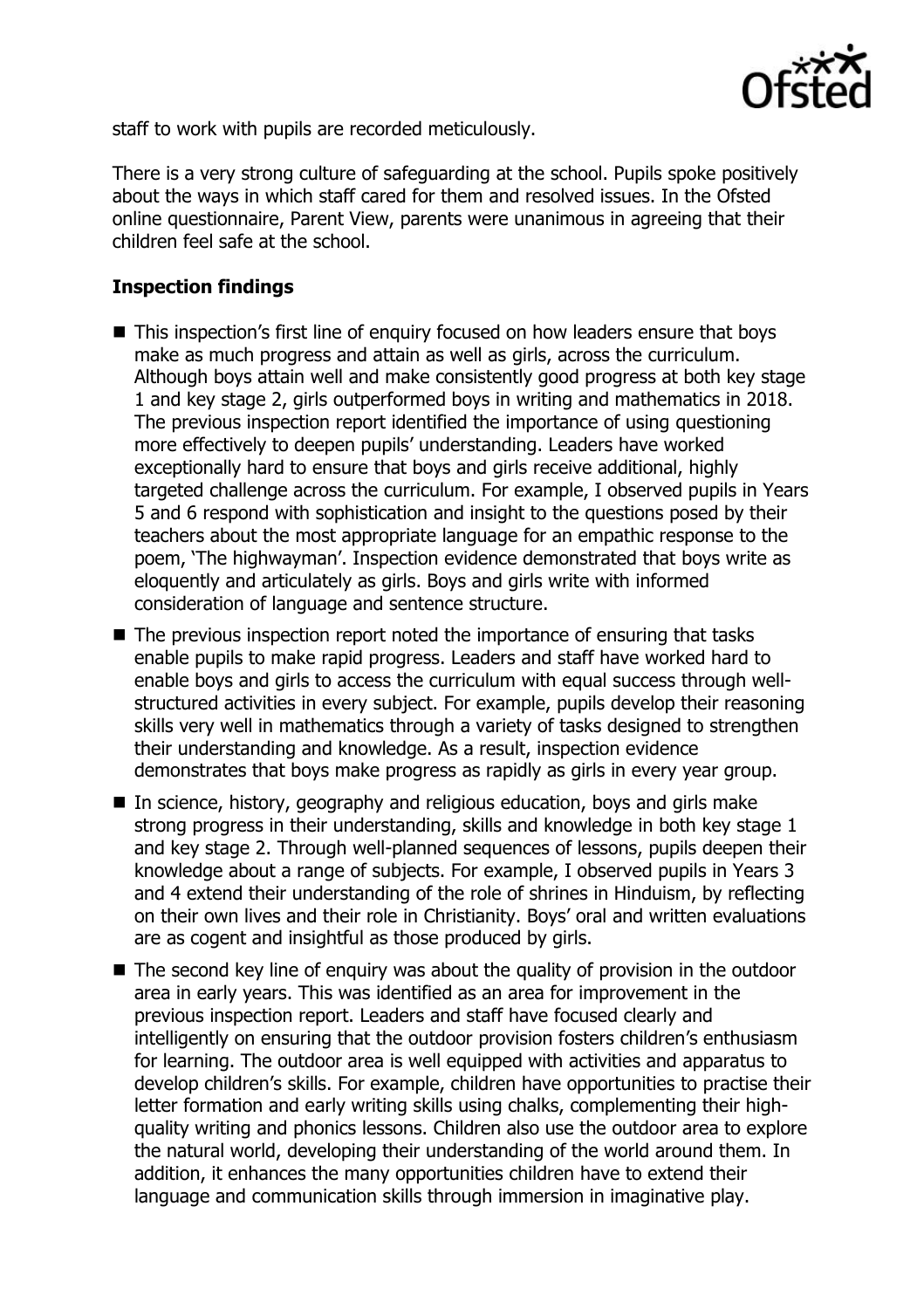

Consequently, the proportion of children reaching a good level of development is consistently above the national average.

- The third line of enquiry focused on how leaders ensure that pupils develop strong phonics skills by the end of Year 1. The proportion of pupils meeting the expected standard in the phonics screening check was just below the national average in 2018. Senior leaders, subject leaders and staff have worked hard to ensure that pupils make good progress and attain well in reading and writing, in key stage 1. However, pupils' understanding of how to apply their phonics skills when reading and writing is not as well developed. Inspection evidence demonstrates that pupils are very knowledgeable about how texts convey characters, settings and ideas. However, some pupils are not as confident in their understanding of letters and the sounds they represent. You acknowledge that this is an area for improvement and have prioritised it in your school development plan.
- The final line of enquiry focused on the school's work to ensure that pupils know how to keep themselves safe. Through the curriculum, pupils understand the potential dangers of the internet and how to keep safe online. There is a strong focus on pupils' mental well-being through assemblies and discussions. Leaders respond swiftly to the emotional and social needs of pupils through a range of interventions, such as counselling and play-based therapy, with impressive results. Pupils at Cross-in-Hand Church of England Primary School develop resilience, confidence and socially appropriate behaviours that enable them to access learning with success.

#### **Next steps for the school**

Leaders and those responsible for governance should ensure that:

 $\blacksquare$  the teaching of phonics is further strengthened so that all pupils can achieve the expected standard in the phonics screening check.

I am copying this letter to the chair of the governing body, the director of education for the Diocese of Chichester, the regional schools commissioner and the director of children's services for East Sussex. This letter will be published on the Ofsted website.

Yours sincerely

Susan Aykin **Her Majesty's Inspector**

**Information about the inspection**